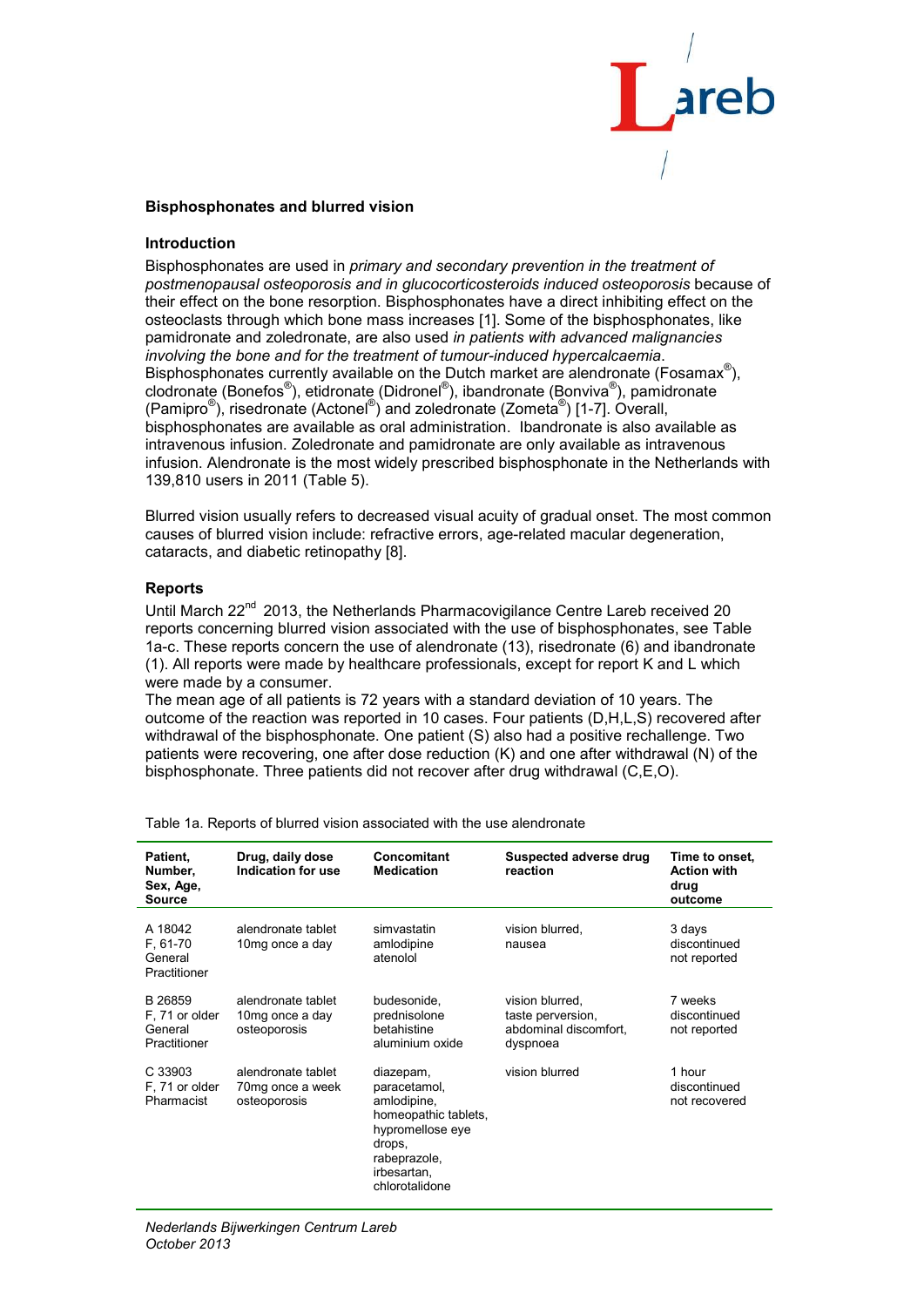

Nederlands Bijwerkingen Centrum Netherlands Pharmacovigilance Centre

| D 47059<br>F, 61-70<br>General<br>Practitioner       | alendronate tablet<br>10mg once a day<br>osteoporosis                                                                      | paracetamol                                                                                      | diarrhoea.<br>vision blurred,<br>concentration impaired,<br>nausea                                                                                                                   | $\overline{9}$ days<br>discontinued<br>recovered   |
|------------------------------------------------------|----------------------------------------------------------------------------------------------------------------------------|--------------------------------------------------------------------------------------------------|--------------------------------------------------------------------------------------------------------------------------------------------------------------------------------------|----------------------------------------------------|
| E 53830<br>F, 61-70<br>Pharmacist                    | alendronate tablet<br>70mg once a week<br>osteoporosis                                                                     | fluticason nasal<br>spray,<br>calcium,<br>plantago ovata                                         | vision blurred,<br>therapeutic response<br>unexpected with drug<br>substitution,<br>dizziness,<br>vomiting                                                                           | 2 days<br>discontinued<br>not recovered            |
| F 53977<br>F, 51-60<br>Pharmacist                    | alendronate tablet<br>70mg once a week                                                                                     |                                                                                                  | arthralgia,<br>vision blurred,<br>eye discharge                                                                                                                                      | 10 weeks<br>no change<br>unknown                   |
| G 56214<br>F, 71 or older<br>Specialist<br>doctor    | alendronate tablet<br>70mg once a week<br>osteoporosis                                                                     | calcium                                                                                          | vision blurred                                                                                                                                                                       | 2 years<br>discontinued<br>unknown                 |
| H 59101<br>F. -<br>Pharmacist                        | alendronate tablet<br>70 <sub>mg</sub>                                                                                     |                                                                                                  | arthralgia,<br>vision blurred                                                                                                                                                        | 2 weeks<br>discontinued<br>recovered               |
| 161814<br>F, 61-70<br>Pharmacist                     | alendronate tablet<br>10mg once a day                                                                                      |                                                                                                  | headache,<br>vision blurred.<br>musculoskeletal pain,<br>dyspepsia                                                                                                                   | 1 week<br>discontinued<br>unknown                  |
| J 62669<br>F, 71 or older<br>General<br>Practitioner | alendronate tablet<br>70mg once a week<br>osteoporosis                                                                     | calcium/<br>colecalciferol                                                                       | vision blurred                                                                                                                                                                       | not reported<br>discontinued<br>unknown            |
| K 66215<br>F, 61-70<br>Consumer                      | alendronate tablet 70<br>mg once a week<br>estriol vaginal cream<br>1mg/g twice a week<br>osteoporosis, vaginal<br>dryness | zopiclone,<br>glucosamine                                                                        | headache,<br>arthralgia,<br>vision blurred,<br>bone pain,<br>myalgia,<br>palpitations                                                                                                | 3 months<br>dose reduction<br>not yet<br>recovered |
| L 133984<br>F, 41-50<br>Consumer                     | alendronate tablet<br>10mg once a day<br>osteoporosis                                                                      | betahistine                                                                                      | headache,<br>arthralgia,<br>blurred vision,<br>chest pain,<br>malaise,<br>spasms,<br>dizziness,<br>fatigue,<br>pyrosis,<br>breathing difficult,<br>upper abdominal pain,<br>alopecia | 7 months<br>discontinued<br>recovered              |
| M 144505<br>F, 71 or older<br>Pharmacist             | alendronate 10 mg<br>once a day,<br>alendronate tablet 70<br>mg once a week<br>osteoporosis                                | calcium/<br>colecalciferol,<br>omeprazole,<br>acetylsalicylic acid,<br>ezetimibe,<br>pravastatin | joint swelling,<br>exanthema,<br>facial pain,<br>injury to teeth,<br>blurry vision                                                                                                   | 3 years,<br>discontinued<br>unknown                |

Table 1b. Reports of blurred vision associated with the use risedronate

| Patient,<br>Number,<br>Sex, Age,<br><b>Source</b> | Drug, daily dose<br>Indication for use | Concomitant<br><b>Medication</b> | Suspected adverse drug<br>reaction | Time to onset,<br><b>Action with</b><br>drug<br>outcome |
|---------------------------------------------------|----------------------------------------|----------------------------------|------------------------------------|---------------------------------------------------------|
| N 32095                                           | risedronate tablet                     | esomeprazole,                    | arthralgia,                        | 19 days                                                 |
| $F, 51-60$                                        | 30mg once a day                        | estradiole.                      | vision blurred,                    | discontinued                                            |

*Nederlands Bijwerkingen Centrum Lareb October 2013*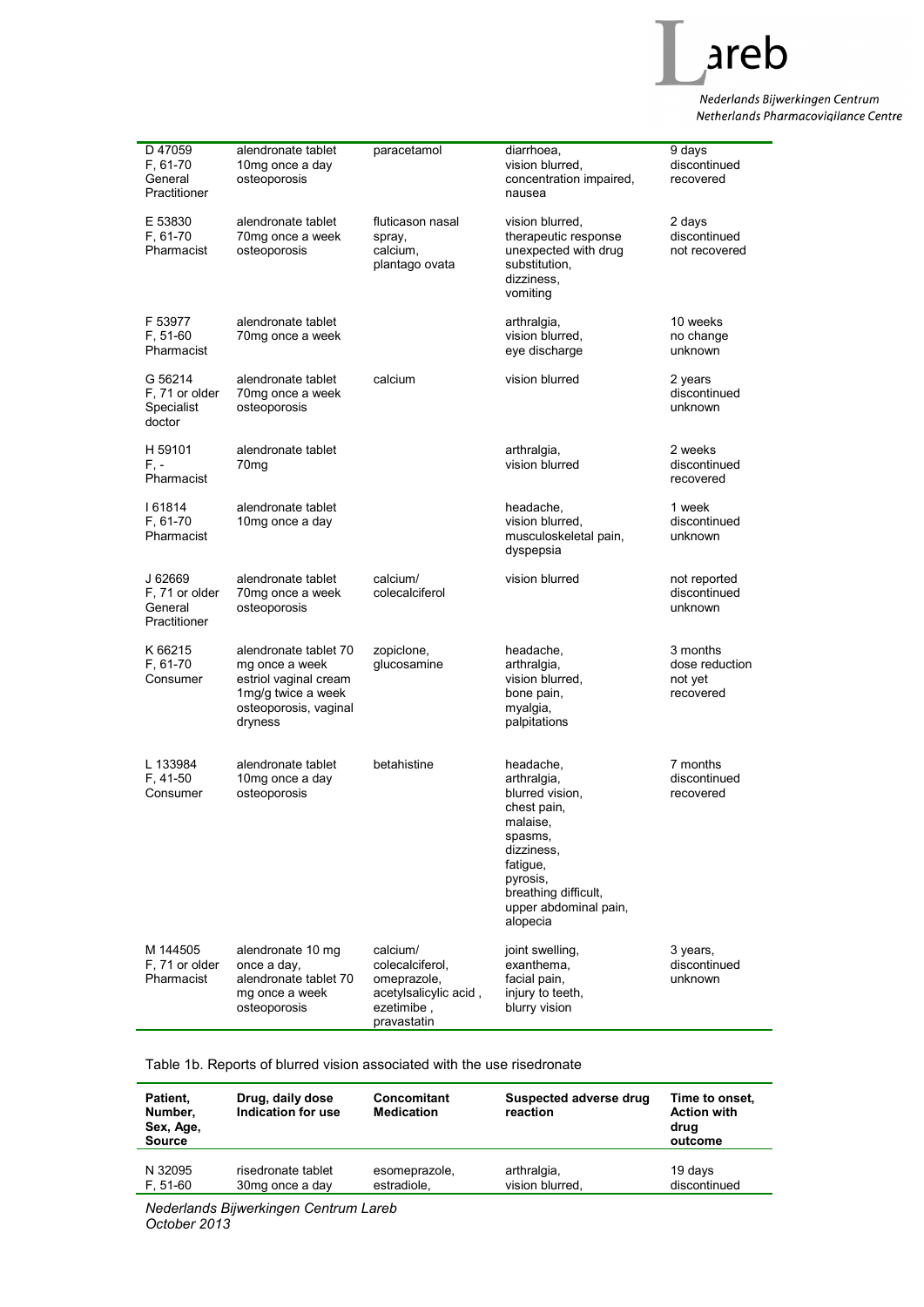

Nederlands Bijwerkingen Centrum Netherlands Pharmacovigilance Centre

| General<br>Practitioner                     |                                                                                                  | zolpidem                                                                                                                                                                     | chest ache,<br>vertigo,<br>dyspnoea        | not yet<br>recovered                       |
|---------------------------------------------|--------------------------------------------------------------------------------------------------|------------------------------------------------------------------------------------------------------------------------------------------------------------------------------|--------------------------------------------|--------------------------------------------|
| O 51824<br>F, 71 or older<br>Pharmacist     | risedronate tablet<br>35mg once a week,<br>calcium carbonate<br>tablet 500mg six<br>times a week | insulin.<br>rosuvastatin,<br>furosemide,<br>folic acid.<br>acetylsalicylic acid,<br>levomenthol/coal<br>tear shampoo,<br>paracetamol/<br>codeine,<br>insulin                 | vision blurred                             | 14 days<br>discontinued<br>not recovered   |
| P 52178<br>F. 71 or older<br>Pharmacist     | risedronate tablet<br>35mg once a week                                                           | pantoprazole                                                                                                                                                                 | vision decreased.<br>vision blurred        | 8 month<br>unknown<br>unknown              |
| Q 65237<br>F, 71 or older<br>Pharmacist     | risedronate tablet<br>5mg once a day<br>osteomalacia                                             | esomeprazole,<br>epoetin Beta,<br>ipratropium/<br>salbutamol                                                                                                                 | diarrhoea,<br>vision blurred,<br>dizziness | 6 days<br>no change<br>unknown             |
| R 117782<br>F, 71 or older<br>Pharmacist    | risedronate tablet<br>35mg once a week,<br>furosemide tablet<br>40mg twice a day                 | calcium/<br>colecalciferol.<br>paracetamol tablet,<br>hydrochlorothiazide/<br>irbersartan                                                                                    | blurred vision                             | not reported<br>no change<br>not recovered |
| S 136878<br>M, 71 or<br>older<br>Pharmacist | risedronate tablet<br>35mg once a week<br>osteoporosis<br>prophylaxis                            | omeprazole,<br>prednisolone,<br>nitroglycerine<br>oromucosal spray,<br>isosorbide nitrate.<br>temazepam,<br>calcium/<br>colecalciferol,<br>hydrochlorothiazide,<br>quinapril | blurred vision                             | hour<br>no change<br>recovered             |

Table 1c. Reports of blurred vision associated with the use ibandronate

| Patient.<br>Number,<br>Sex, Age,<br><b>Source</b> | Drug, daily dose<br>Indication for use   | Concomitant<br><b>Medication</b>         | Suspected adverse drug<br>reaction                                              | Time to onset.<br><b>Action with</b><br>drug<br>outcome |
|---------------------------------------------------|------------------------------------------|------------------------------------------|---------------------------------------------------------------------------------|---------------------------------------------------------|
| T 110360<br>$F, 51-60$<br>Pharmacist              | ibandronate tablet<br>150mg once a month | letrozole,<br>calcium/<br>colecalciferol | headache,<br>vision blurred,<br>gait disturbance.<br>hyperhidrosis,<br>flushing | 2 hours<br>discontinued<br>unknown                      |

Patient C, J and L consulted an ophthalmologist but no abnormalities were found. Patient D experienced the same reactions after administration of risedronate once a week. In patient G an uveitis was ruled out by a specialist doctor.

Patient O has diabetes mellitus but the reporter stated that it is very clear that the blurred vision occurred 14 days after administration of risedronate.

Patient S reported that the blurred vision occurred the first and second day after administration of risedronate. The patient had noticed this since five weeks. Once he forgot to take the risedronate tablets and he noticed that his sight was normal. This patient also has temporal arteritis but the reporter reports that this condition has a very specific image of complaints and a relation with temporal arteritis is unlikely.

Patient T experienced the reactions four times within a period of 11 months. Each time the reactions occurred two hours after administration of ibandronate. The patient switched to alendronate administrated once a week and the same reactions occurred but with a latency time of 4-6 hours.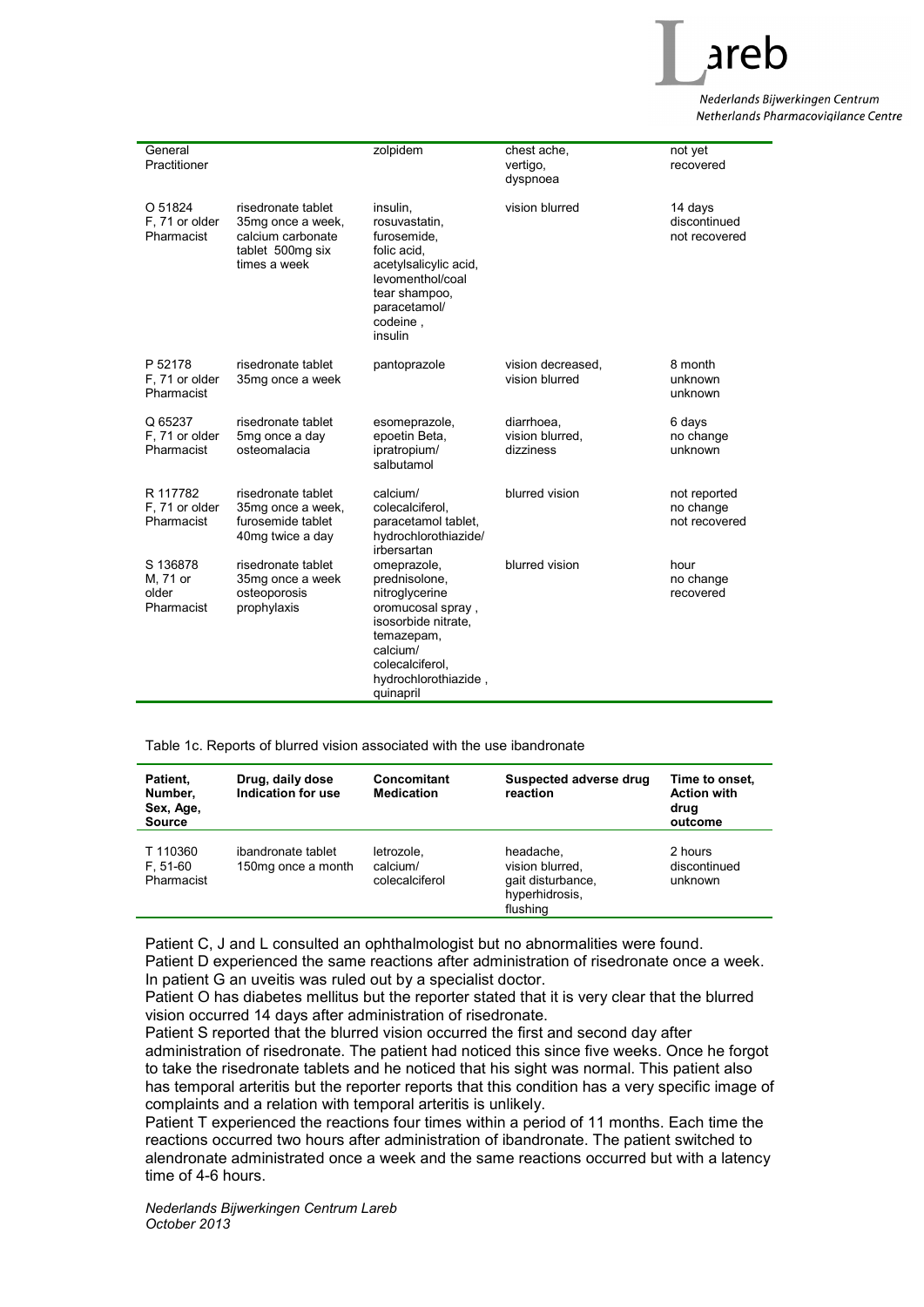

# **Other sources of information**

# *SmPC*

Blurred vision is not described in the SmPCs of the various bisphosphonates [1-7]. Blurred vision is reported as possible adverse drug reaction in the SmPC of alendronate in combination with colecalciferol [9]. It is described that this drug has no or negligible direct influence on the ability to drive and use machines. Adverse reactions (for example blurred vision, dizziness and severe bone muscle or joint pain) that have been reported may affect some patients' ability to drive or operate machines.

# *Literature*

In literature, little is found about blurred vision associated with the use of bisphosphonates. Bisphosphonates are associated with ocular adverse drug reactions that are mainly inflammatory, i.e. conjunctivitis, uveitis and episcleritis [10]. Blurred vision can be associated with an inflammatory adverse drug reaction. Two studies were found where the use of bisphosphonates was associated with blurred vision [11,12].

Izumi et al. [12] explored whether risedronate recovered decreases in bone mineral density of the lumbar spine caused by androgen deprivation therapy through 24 months. As adverse effects transient blurred vision, malaise and vertigo were observed in 1 patient each among the 46 patients treated with

risedronate within 28 days after the first administration. The symptoms in this patient improved immediately after risedronate was discontinued.

Fraunfelder et al. [11] classified ocular side effects associated with pamidronate using the World Health Organization Causality Assessment Guide. In this study more than one possible adverse ocular event may have occurred in each patient. The most commonly reported adverse drug effect due to pamidronate was nonspecific conjunctivitis. This was usually manifested as bilateral conjunctival hyperemia, with or without epiphora, mucus discharge, or blurred vision. They also found blurred vision as separate reaction to be a 'certain' adverse drug effect of pamidronate; plausible time relationship to drug administration and blurred vision cannot be explained by concurrent disease or other drugs or chemicals.

# *Database*

The Lareb database was searched for all bisphosphonates with ATC-code M05BA in association with the MedDRA Preferred Term  $(PT)$  vision blurred. On March 22<sup>th</sup>, 2013 the Lareb database contained 20 reports for this association, see Table 3. Since there is only one reports of blurred vision associated with ibandronate, the reporting odds ratio (ROR) could not be calculated for this association. The reporting odds ratio (ROR) was disproportional for blurred vision associated with alendronate (ROR=3.3, 95% CI: 1.9-5.7) and risedronate (ROR= 4.2, 95% CI: 1.9-9.5). The ROR for blurred vision was not disproportional reported for the total group of bisphosphonates (ROR = 1.3, 95% CI: 0.9- 2.1).

The WHO database of the Uppsala Monitoring Centre contained 617 reports of blurred vision associated with the use of bisphosphonates, see Table 4. The ROR was not disproportional for the total group of bisphosphonates but was for alendronate (ROR = 1.37, 95% CI: 1.20-1.56), pamidronate (ROR= 2.56, 95% CI: 3.16-3.91), and zoledronate (ROR = 1.54, 95% CI: 1.75-1.99).

The Eudravigilance database of the EMA contained 616 reports of blurred vision for the bisphosphonates. In this database the association is proportionally present for the entire group of bisphosphonates. See Table 5.

Table 3. Reports of blurred vision associated with the use of bisphosphonates in the database of the Netherlands Pharmacovigilance Centre Lareb

| Drug        | Number of reports | <b>ROR (95% CI)</b> |
|-------------|-------------------|---------------------|
| Alendronate | 13                | $3.3(1.9-5.7)$      |
| Risedronate | 6                 | $4.2(1.9-9.5)$      |
| Ibandronate |                   | N.A                 |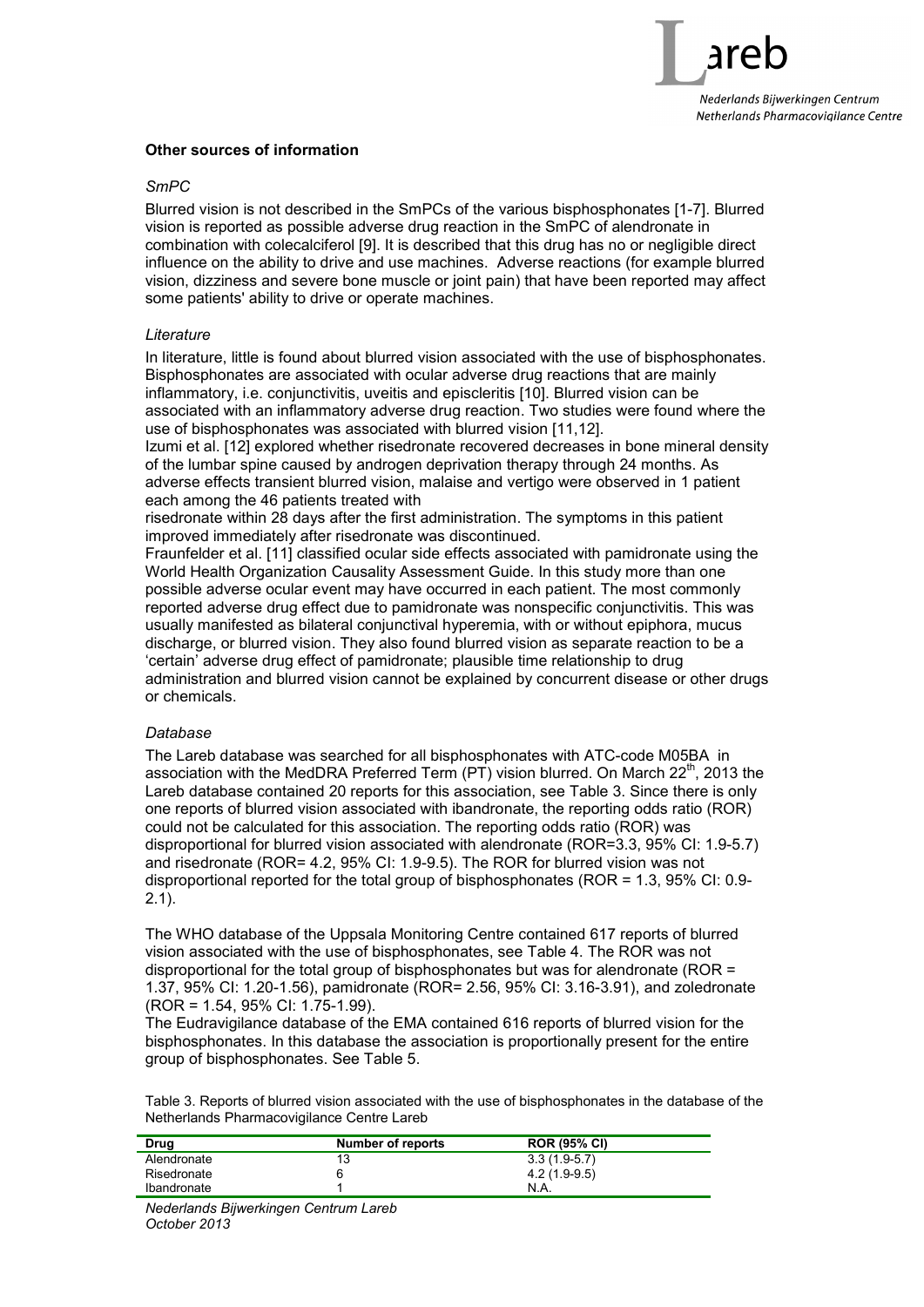are Nederlands Bijwerkingen Centrum Netherlands Pharmacovigilance Centre

| Bisphosphonates (total) | $1.3(0.9-2.1)$ |
|-------------------------|----------------|

Table 4. Reports of blurred vision associated with the use of bisphosphonates in the database of the **WHO** 

| Drug                    | Number of reports | <b>ROR (95% CI)</b> |
|-------------------------|-------------------|---------------------|
| Alendronate             | 226               | $1.4(1.2-1.6)$      |
| Clodronate              | 2                 | N.A.                |
| Etidronate              | 2                 | N.A.                |
| Ibandronate             | 67                | $0.8(1.0-1.3)$      |
| Pamidronate             | 89                | $3.2(2.6-4.0)$      |
| Risedronate             | 77                | $1.8(1.5-2.0)$      |
| Zoledronate             | 243               | $1.7(1.5-2.0)$      |
| Bisphosphonates (total) | 706               | $0.6(0.6-0.7)$      |

Table 5. Reports of blurred vision associated with the use of bisphosphonates in the Eudravigilance database

| Drug                    | <b>Number of reports</b> | <b>ROR (95% CI)</b> |
|-------------------------|--------------------------|---------------------|
| Alendronate             | 160                      | $1.4(1.2-1.7)$      |
| Clodronate              |                          | N.A.                |
| Etidronate              | 3                        | $2.0(0.7-6.2)$      |
| <b>Ibandronate</b>      | 36                       | $1.1(0.8-1.5)$      |
| Pamidronate             | 115                      | $4.0(3.3-4.8)$      |
| Risedronate             | 34                       | $1.5(1.1-2.1)$      |
| Zoledronate             | 309                      | $1.9(1.7-2.1)$      |
| Bisphosphonates (total) | 657                      | $1.8(1.7-2.0)$      |

# *Prescription data*

The number of users for the various bisphosphonates in the Netherlands is given in Table 6.

Table 6. Number of bisphosphonate users in the Netherlands between 2007 and 2011 [13]

|             | 2007      | 2008    | 2009    | 2010    | 2011    |
|-------------|-----------|---------|---------|---------|---------|
| Alendronate | 139.810   | 141.100 | 141.610 | 144.060 | 144.580 |
| Clodronate  | 3.082     | 2.935   | 2.712   | 2.406   | 2.133   |
| Etidronate  | 9.295     | 7.115   | 5.445   | 4.346   | 3,285   |
| Ibandronate | 8.481     | 10.762  | 11.434  | 11.804  | 11.868  |
| Pamidronate | <b>NA</b> | NA      | NA      | NA      | NA      |
| Risedronate | 61.755    | 66.142  | 69.883  | 70.786  | 67.919  |
| Zoledronate | 452       | 605     | 1.367   | 2.447   | 3.216   |

\*\* only numbers available for etidronate in combination with calcium (Didrokit®) NA = Not available

#### *Mechanism*

The mechanism by which bisphosphonates may cause blurred vision, in cases where there are no signs of an underlying eye inflammation, is unknown. In literature no information on a possible mechanism could be found.

# **Discussion and conclusion**

Lareb received 20 reports of blurred vision associated with the use of bisphosphonates; alendronate (13), risedronate (6) and ibandronate (1). The ROR of the Lareb database was disproportional for alendronate and risedronate. In the database of the WHO blurred vision was reported for all bisphosphonates with a total of 617 reports. The ROR was disproportional for alendronate, pamidronate, and zoledronate. The ROR for the bisphosphonates as a group was also disproportionate in the Eudravigilance database. In some cases contaminant medication may be confounding the association. For example proton pump inhibitors, letrozole or hydrochlorothiazide are associated with visual disturbances [13-15]. However, the detailed description of the occurrence of the blurred vision and the positive dechallenge in four cases are strong indications for an association with the use of bisphosphonates.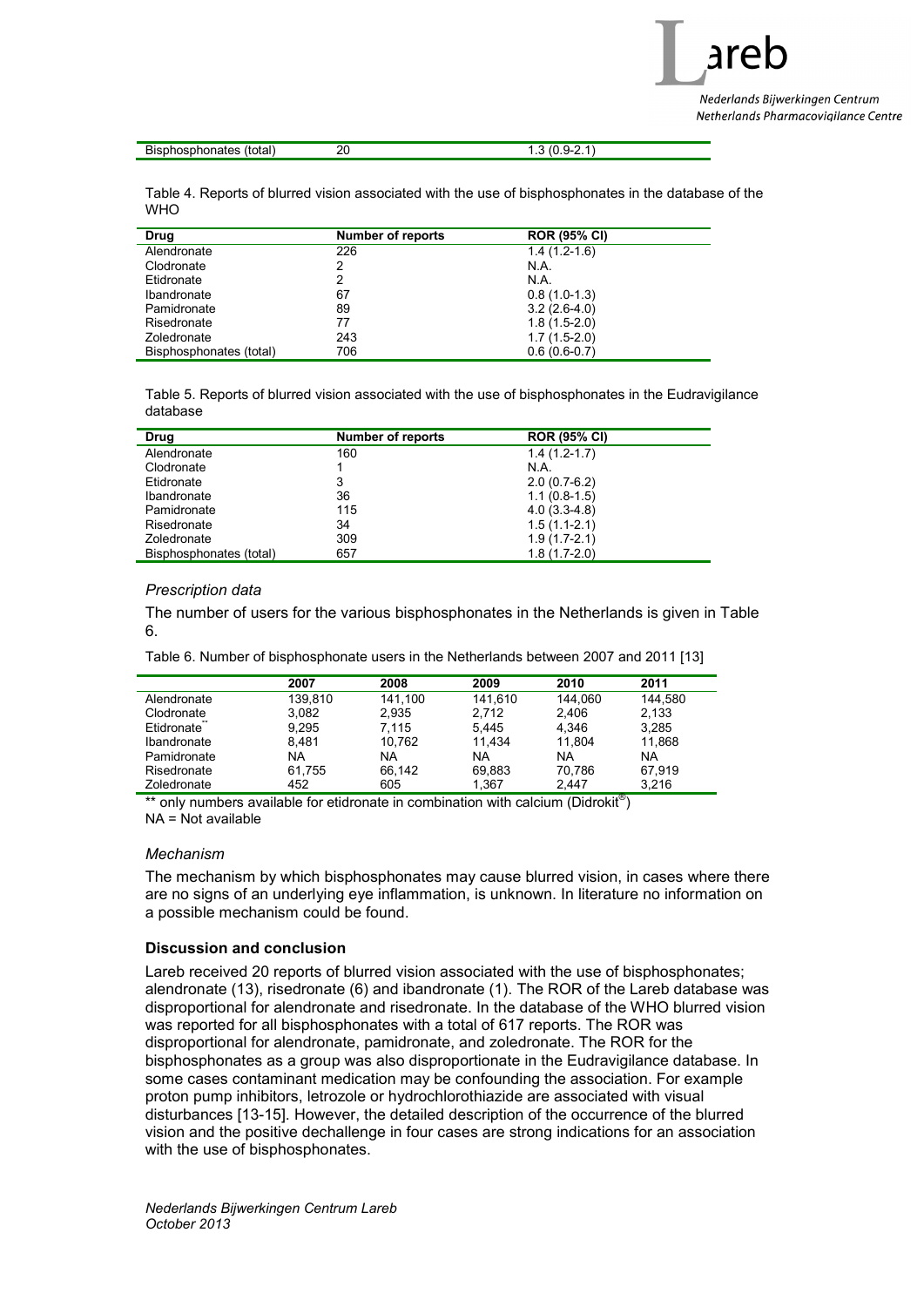

Bisphosphonates are known to be associated with inflammatory ocular adverse effects, i.e. conjunctivitis, uveitis and episcleritis [10]. Blurred vision can be a symptom of such reactions. In literature two studies were found in which blurred vision was observed in association with bisphosphonates [11,12]. In the study of Fraunfelder et al. [11] was noted that more than one possible adverse ocular event may have occurred in each patient. It cannot be excluded that the patients in this study who experienced blurred vision also had an inflammatory ocular adverse reaction.

The cases reported to Lareb contain little information on test results. In the cases described here, except for patient F, no inflammatory eye reactions were reported or could be taken into consideration on the basis of the reported information. A few patients even saw a specialist doctor and no abnormalities of the eyes were found. This indicated that there might be another underlying mechanism for the blurred vision.

Blurred vision is a new signal associated with the use of bisphosphonates. Further investigation of blurred vision in association with bisphosphonates of the marketing authorization holders is advisable.

> • Further investigation of blurred vision in association with bisphosphonates of the marketing authorization holders is advisable.

References

- 1. Dutch SPC Fosamax®. (version date: 2012, access date: 22-3-2013) http://db.cbg-meb.nl/IBteksten/h18021.pdf.
- 2. Dutch SPC Didronel®. (version date: 2011, access date: 22-3-2013) http://db.cbg-meb.nl/IBteksten/h13739.pdf
- 3. Dutch SPC Bonefos®. (version date: 2012, access date: 22-3-2013) http://db.cbg-meb.nl/IBteksten/h13881.pdf.
- 4. Dutch SPC Bonviva®. (version date: 2012, access date: 22-3-2013) http://db.cbg-meb.nl/IBteksten/h13739.pdf
- 5. Dutch SPC Pamipro®. (version date: 2012, access date: 22-3-2013) http://db.cbg-meb.nl/IBteksten/h30331.pdf.
- 6. Dutch SPC Actonel®. (version date: 2012, access date: 22-3-2013) http://db.cbg-meb.nl/IBeksten/h24990.pdf
- 7. Dutch SPC Zometa®. (version date: 2012, access date: 22-3-2013) http://www.ema.europa.eu/docs/en\_GB/document\_library/EPAR\_- Product\_Information/human/000336/WC500051730.pdf.
- 8. The Merck Manual. Blurred vision. (version date: 2013, access date: 26-3-2013) http://www.merckmanuals.com/professional/eye\_disorders/symptoms\_of\_ophthalmologic\_disorders/blurred\_vi sion html.
- 9. Dutch SPC Adrovance®. (version date: 2012, access date: 26-3-2013) http://www.ema.europa.eu/docs/nl\_NL/document\_library/EPAR\_ Product\_Information/human/000759/WC500022038.pdf.
- 10. Santaella RM, Fraunfelder FW. Ocular adverse effects associated with systemic medications : recognition and management. Drugs 2007;67(1):75-93.
- 11. Fraunfelder FW, Fraunfelder FT, Jensvold B. Scleritis and other ocular side effects associated with pamidronate disodium. Am.J.Ophthalmol. 2003;135(2):219-22.
- 12. Izumi K, Mizokami A, Sugimoto K, Narimoto K, Kitagawa Y, Koh E, Namiki M. Risedronate prevents persistent bone loss in prostate cancer patients treated with androgen deprivation therapy: results of a 2-year follow-up study. Prostate Cancer Prostatic.Dis. 2011;14(3):238-42.
- 13. Dutch Health Care Insurance Boards. Drug Information System. (version date: 2012, access date: 25-3-2013)
- . 14. Dutch College for Health Insurance. Bisphosphonates. (version date: 2013, access date: 22-3-2013) .
- 15. Royal Dutch Association for the Advancement of Pharmacy (KNMP). KNMP Knowledgebase. (version date: 2013, access date: 3-4-2013) http://www.kennisbank.knmp.nl/index.asp#home.